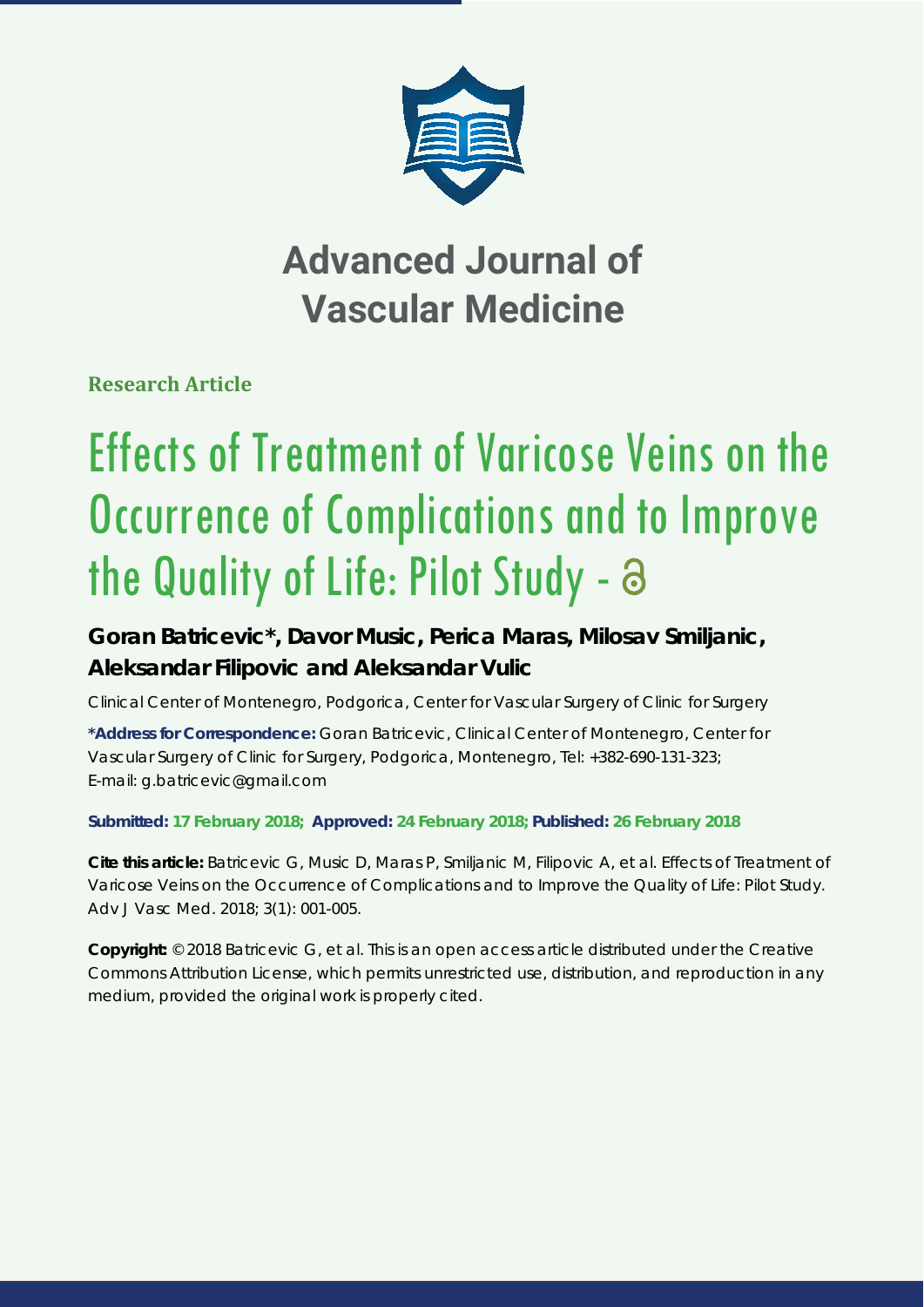## Suiferature

#### **ABSTRACT**

According to statistics, the disorder of venous circulation of the lower extremities is one of the most common diseases in the world. Although treatment of Varicose Veins the lower extremities (VV) advanced with the use of non-invasive-endovenous procedures, the prognosis in the short term is not satisfactory.

 The aim of this paper was to examine the results of treatment of VV on the occurrence of complications and to improve the Quality of Life (QoL) 1 year after the Operative (OP) treatment or Endovenous Laser Ablation (EVLA).

 **Method:** Patients with VV that were operated with the classical surgical method were OP group (n-36) and who are treated EVLA were EVLA group (n-36). We examined patients clinically after 1 year of treatment, while their QoL examined with the Venous Clinical Severity Score (VCSS) questionnaire in which clinical features were estimated by 9 characteristics clinical weight of : 0-absence, 1-easy, 2-moderate, 3-difficult.

**Results:** The number of absences from work significantly differed (4.500 ± 5.531 in the EVLA group / 22.944 ± 11.363 in the OP group) ( $p$  < 0.000). After interventions, complications were rare, except for hematoma, and there was no difference between groups. QoL after 1 year showed that the VCSS was significantly improved  $(6.20 \pm 2.3 / 1.53 \pm 1.88)$  ( $p < 0.000$ ). Symptomatology of patients from both groups improved after 1 year of interventions, pain decreased in the OP group by 61%, in the EVLA group by 87% (*p* < 0.017).

**Conclusion:** Patients after OP or EVLA treatment of varicose veins had few minor complications and after 1 year of interventions and a better QoL.

**Keywords**: varicose veins; surgery; EVLA

#### **ABBREVIATIONS**

OP: Operative Surgical Ligation of Vein Saphena Magna and Stripping; EVLA: Endovenous Laser Ablation; BMI: Body Mass Index; CEAP classification: Clinical (C), Ethiological (E), Anatomical (A) Pathophysiological (P) [C0-6]; VCSS: Venous Clinical Severity Score; QoL: The Quality of Life; CVI: Chronic Venous Insufficiency; DVT: Deep Vein Thrombosis

#### **INTRODUCTION**

Venous system may be due to venous wall degeneration, post-thrombotic damage of the valvular apparatus, chronic vein obstruction or disorders of the muscular pump function [1]. All signs and symptoms occurring in CVI are the result. The importance of treating Varicose Veins (vv) is not only for cosmetic reasons, but rather a widespread disease which in the later stage can be difficult. Additionally, vv are disease known for centuries and they are mentioned in Ebers Papirus in ancient Egypt (1580 BC), where it is clearly recommended that they do not work well [2].

The review that collected the results of many English-language studies since 1941 has, as so far shown, a prevalence of Chronic Venous Insufficiency (CVI) that varies, but is most common in Western countries in women > 1% to 40%, and in males > 1% to 17%, depending on the geographic region and risk factors [3].

Dysfunction of the venous hypertension [4]. Histological studies have found in the wall of varicose vein of Vein Saphena Magna (VSM) hypertrophy with increased collagen content and a disorientation of the correct orientation of smooth muscle and elastic fibers [5,6].

Symptoms are mainly, non-specific and depend on the stage in which the disease is located. Patients are most likely to complain about "heavy legs," pain, swelling, anxiety, night cramps and itching [7]. However, the examination of patients with vv is reduced to four symptoms based on which were made and questionnaires for investigating the success of treatment in pain, edema, changes of the skin and changes in the joints of the feet and as a result disturbed functional ability -Venous Clinical Severity Score (VCSS) questionnaire. These symptoms are the consequence of damage to the veins of the lower extremities.

The weight of the venous disease is classified according to the so-called CEAP classification. This classification is based on certain criteria: 1. Clinical (C), 2. Ethiological (E), 3 Anatomical (A) 4. Pathophysiological (P) [6,7].

Seven clinical categories are defined. C0-C6 which may be symptomatic (S) and asymptomatic (A) [7,8].

The importance of preventing the development of CVI and the timely initiation of treatment for patients, especially in the COs stage, when patients have symptoms despite the lack of visible signs of CVI is that it can normalize venous physiology and delay the further development of the disease [9].

The goals of the treatment of diseased veins are: preventing progression of the disease, alleviation of symptoms, improving, the look of the leg and prevention of complications: thrombophlebitis, Deep Vein Thrombosis (DVT) and lung embolism.

Conventional surgery of varicose veins is based on the physical elimination of the diseased segment, and for the past 20 years the idea has come to that the occlusion of the diseased venous segment (thanks to highly sophisticated duplex scanning, as well as radiofrequency and laser devices) can achieve the same effect, but with less invasive mode [10]. Today, in most developed countries, conventional surgery is slowly replaced by the thermal ablation of the VSM and the Vein Safena Parva (VSP).

The aim of this paper was to examine that the results of treatment of vv on the occurrence of complications and to improve the quality of life 1 year after the Operative (OP) treatment or Endovenous Laser Ablation (EVLA) are better.

#### **METHODOLOGY**

Patients with vv who were operated with the classical surgical method (OP) were OP group (n-36) and who were treated EVLA were EVLA group (n-36). We examined the patients clinically after 15 days of surgery and after 1 year of treatment for the quality of life with VCSS questionnaire.

The inclusion criteria were: diagnosis of varicose veins prior to the intervention. The exclusion criterion was: patients with other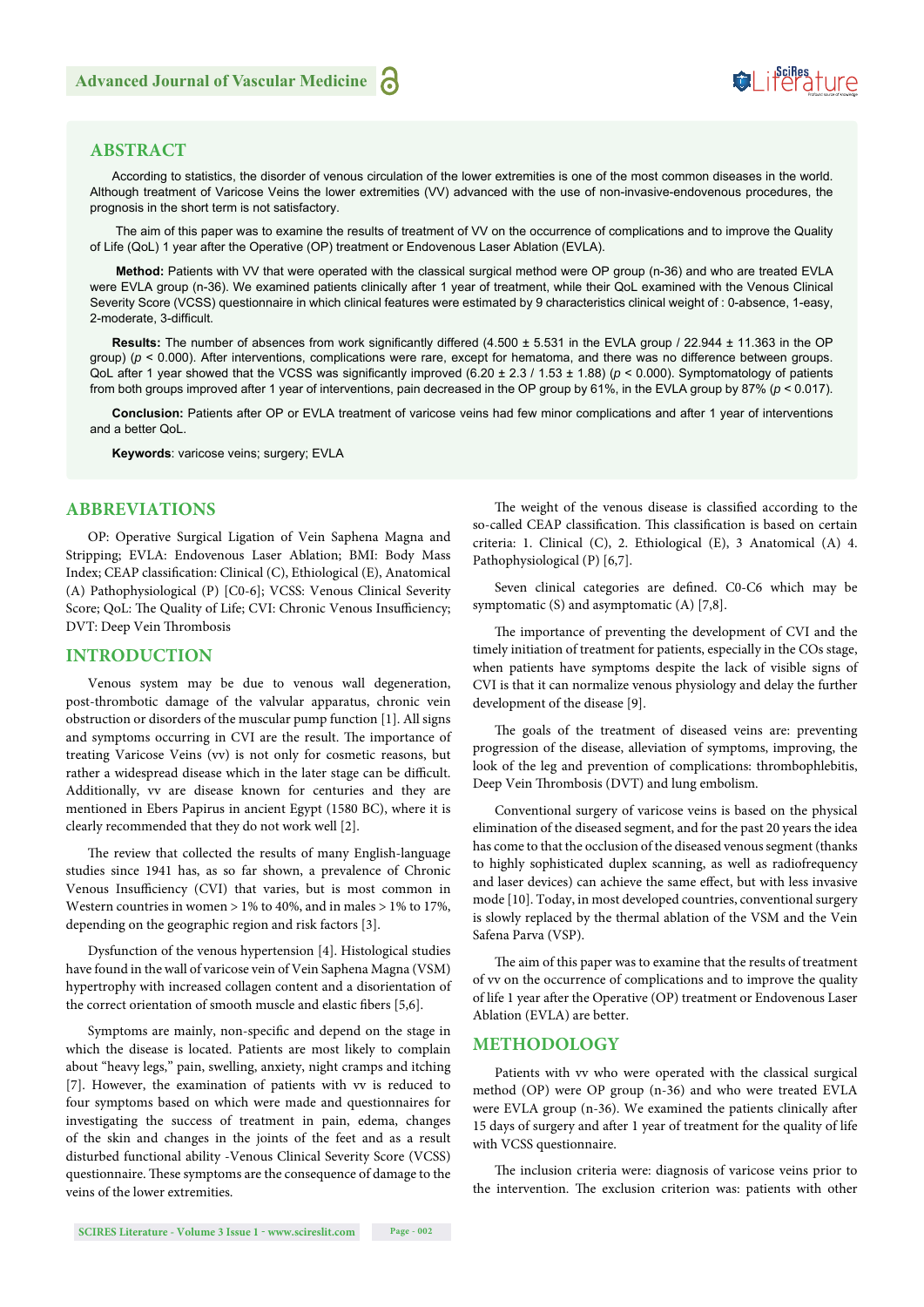diseases: heart diseases, cancer or some other advanced stage disease. The diagnosis was postulated by clinical inspection and duplex scanning. The severity of the disease was assessed using the VCSS and CEAP classification C0-C6

#### **Conventional surgery**

In all 36 patients, the usual surgical technique was applied. After marking the veins in a standing position, preparation of a safenofemoral mouth, ligating VSM at the junction, simultaneously with the ligation of lateral branches (crossectomia), then cut in the level of the medial malleolus. After the venotomy a flexible endoluminal catheter is placed, which after the intersection of the vein in the distal part of the ligatures is fixed to the blood vessel in the proximal part. The terminal portion is ligated by the end after the catheter fixation in the groin is accessed by pulling out the entire venous stable (stripping).

#### **Endovenous laser ablation**

For the EVLA procedure, we used Biolitek Ceralas TM E laser according to the predicted protocol (Model 980nm / 15w / 200 μm (photo number). Patients were treated with energy (depending on the diameter of the diseased vein) 70-100 J / cm and with a power of 14W continuously at 200 μm fiber diameter across the entire length of the vein.

We used local (tumescent) anesthesia. Puncture a vein was at the predetermined position with the aid of ultrasound, J placing the flexible wire is made hardly visible incision and placing a dilator (sheath). Placing the laser probe (pre-connection to a apparat) through a catheter in which the previously extracted in the dilator position below the saphenous-femoral junction.

#### **STATISTICAL METHODS**

The statistical analysis were used the descriptive statistics methods. To calculate the difference between the continuous variables of both groups, the hi<sup>2</sup>-test and t-test were used. The unpaired t-test was used to calculate the effect of improving symptoms before the undertaken intervention and 1 year after interventions in both groups.

#### **RESULTS**

The study group consisted of 72 patients who had interventions divided into two groups: Group I-OP (n-36) -patients who operated in Group II-EVLA (n-36) patients who were treated with EVLA Table 1 shows the characteristics of both groups of the patients who did not differ by gender, age, BMI, BMI  $> 25$ , CEAP classification-C0-6 and VCSS. A significant difference existed in the number of absent days from work after treatment, so with the patients treated ambulatory EVLA method returns to work faster (group II- 4.500  $\pm$  5.531 days versus group I- 22.944 ± 11.363, *p* < 0.000).

#### **DISCUSSION**

Varicose veins have long been viewed as a cosmetic problem, not only by the inexperienced public but also by the doctors. However, a large number of studies show that this is a progressive disease that, if not adequately treated, can have a large number of complications. Also, it is a disease that creates great difficulties in everyday work (especially in people whose occupation is associated with longer standing or sitting) and significantly affects the quality of life [11]. Modern treatment of varicose veins in addition to conservative treatment includes either surgical or endovenous treatment options, such as EVLA. Our study examined the results of treatment with the

OP and EVLA method in order to determine the safety and efficacy of these method in our population the study consisted of women in 80%, an average age of 49 years at the clinical stage C3. In other studies, women were also in a greater number of younger age groups and C2 was a more frequent clinical stage [12,13].

The number of absences from work significantly differed which is a faster recovery and less absence from work, and thus a better socioeconomic effect is cited as an important advantage in the EVLA. Many authors emphasize the benefits of outpatient treatment and local anesthesia in EVLA compared to surgery [14].

In our study. After interventions, complications were rare except for haematomas, which were found in both treatment groups and there was no difference between interventions. There were also no complications-Deep Vein Thrombosis (DVT) and Thromboembolism (PE). In other studies, it is also emphasized that complications following intervention are rare, especially the most severe, DVT

| Table 1: Basal and clinical characteristics of patients. |                     |                     |       |
|----------------------------------------------------------|---------------------|---------------------|-------|
| <b>Characteristics</b>                                   | $OP (n = 36)$       | EVLA $(n = 36)$     | p     |
| Female %                                                 | 89                  | 81                  | .326  |
| Middle age                                               | $48.64 \pm 11.167$  | $47/14 \pm 14.139$  | .619  |
| BMI                                                      | $25.917 \pm 3.5000$ | $26.139 \pm 2.6955$ | .764  |
| <b>BMI &gt; 25</b>                                       | 20                  | 28                  | .141  |
| Number of absent days<br>from work                       | $22.944 \pm 11.363$ | $4.500 \pm 5.531$   | .000  |
| C degree 0                                               | 0                   | 0                   | 1.000 |
| C degree 1                                               | 2                   | 0                   | .151  |
| C degree 2                                               | 5                   | 6                   | .743  |
| C degree 3                                               | 21                  | 19                  | .635  |
| degree 4a<br>C                                           | $\overline{7}$      | 11                  | .276  |
| degree > 4a<br>C                                         | 1                   | $\Omega$            | .314  |
| <b>VCSS</b>                                              | 5.8611              | 6.555               | .220  |

| Table 2: Postoperative complications. |               |                 |       |  |
|---------------------------------------|---------------|-----------------|-------|--|
| <b>Characteristics</b>                | $OP (n = 36)$ | EVLA $(n = 36)$ | р     |  |
| <b>Haematomas</b>                     | 25 (69.4%)    | 27 (75%)        | .599  |  |
| Thrombophlebitis superficial          | $2(5.6\%)$    | $2(5.6\%)$      | 1.000 |  |
| Inflammation                          | $1(2.8\%)$    | $2(5.6\%)$      | .555  |  |
| Thromboembolism                       | 0             | 0               | 1.000 |  |
| <b>Persistent pain</b>                | 4 (11.1%)     | $1(2.8\%)$      | .164  |  |
| Deep vein thrombosis                  | 0             | 0               | 1.000 |  |

Postoperative patients of both groups had a high percentage of hematoma, but without significant difference, while other complications were very rare (Table 2).

| Table 3: Symptoms before intervention. |               |                 |      |
|----------------------------------------|---------------|-----------------|------|
| <b>Characteristics</b>                 | $OP (n = 36)$ | EVLA $(n = 36)$ | р    |
| Pain                                   | 28            | 23              | .114 |
| edema                                  | 26            | 22              | .298 |
| <b>Skin changes</b>                    | 6             |                 | .584 |
| <b>Functional disturbances</b>         | 13            | 10              | 448  |

Table 3 showed that there was no significant difference in the symptoms of both groups prior to interventions.

We examined symptomatology after 1 year of intervention.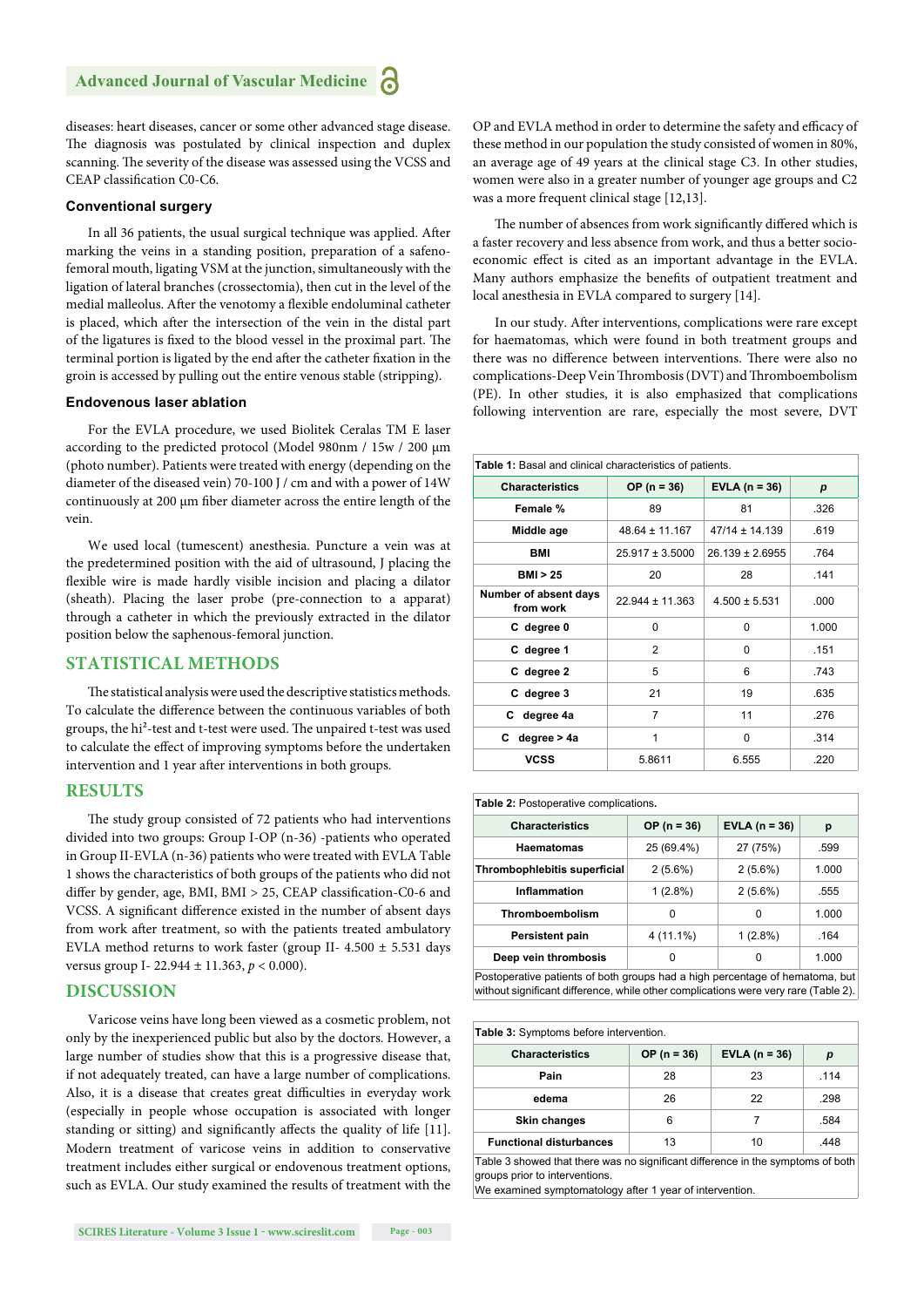and PE [13]. Haematomas as the most common complication were recorded in 11 studies, but Carradice et al. reported that significantly less haematomas were in the EVLA group compared to the OP group [14].

We examined patients in terms of their pain, legs edema, changes in the skin (dispigmentation), or possibly causing serious changes and disturbances in daily activities. The results showed that, by observing the total, all patients had a significant improvement in the pain of the legs. Only changes in the skin are worsened, in terms of darker

| Table 4: Symptoms after 1 year of interventions. |               |                 |      |
|--------------------------------------------------|---------------|-----------------|------|
| <b>Characteristics</b>                           | $OP (n = 36)$ | EVLA $(n = 36)$ | р    |
| Pain                                             | 11            |                 | .017 |
| edema                                            | 11            | 5               | .089 |
| <b>Skin changes</b>                              | 12            | 14              | .624 |
| <b>Functional disturbances</b>                   |               |                 | .759 |

All symptoms in patients of both groups after 1 year of intervention have decreased except for changes in the skin that have worsened. There was no significant difference between patients in terms of the symptoms of both groups, except for the pains that decreased more in patients with EVLA group (*p* < 0.017) (Table 4).

| <b>Table 5:</b> Symptoms before and after the innervenation of both groups. |      |  |
|-----------------------------------------------------------------------------|------|--|
| <b>Characteristics</b>                                                      | р    |  |
| Pain before intervention / after 1year                                      | .000 |  |
| Edema before intervention / after 1 year                                    | .000 |  |
| Skin changes before intervention / after 1 year                             | .021 |  |
| Functional disturbances before intervention / after 1 year                  | 058  |  |

Symptoms, pain and edema improved significantly after both interventions (p = 0.000) (Table 5). Skin changes were more pronounced later after 1 year (p < 0.021) (Table 5). Functional disturbances were at the margin of significance (Table 5).



**Figure 1:** Symptoms before the intervention and after one year from intervention Figure 1 shows the difference in symptomatology in both groups: after 1 year. The pain decreased by 61%, while in the EVLA group the pain decreased by 87%, which was statistically significant ( $p < 0.017$ ). The difference between patients with edema before and after 1 year.

In both groups it was also expressed, the edema decreased in the OP group by 58%, the islets in the EVLA group decreased by more than 77%, the difference was not significant ( $p < 0.91$ ).

Skin changes in both groups have worsened in the OP by 50%, in the EVLA group by 50%, also. Failure in daily activities decreased in both groups in the OP group by 46% in the EVLA group by 40%.



**Figure 2:** VCSS 1 Histogram in both groups of patients prior to interventions. Histogram VCSS1 prior interventions which was 6.20 ± 2.3 (Figure 2).



**Figure 3:** VCSS 2 Histogram in both groups of patients after 1 year of interventions

Figure 3 shows the histogram VCSS 2 after 1 year of interventions that was 1.53  $\pm$  1.88 significantly lower than VCSS1 before interventions. (P < 0.000).

skin, most likely due to insufficient absorption after the intervention hematoma. Other authors also found pain relief [15].

In measuring the quality of life in patients before and after 1 year. From the intervention we used the VCSS questionnaire. There was no difference between the groups, In relation to VCSS prior and after to intervention, the difference was significant. VCSS was significantly lower after 1 year from interventions which means that the quality of life has improved. This result showed, in addition to the assessment of individual symptoms, that interventions significantly improved clinical symptomatology in patients in both groups, but there was no difference between methods, that is, both methods are effective, but that no method was more effective.

In other studies that also used the VCSS scoring system to test the efficacy of EVLA and OP have shown that after interventions, this relationship has significantly improved or decreased VCSS, which means that the quality of life of these patients after interventions has improved. With both methods, without a significant difference between them [15,16]. According to data of some authors improvement of laser technology ,introduction of new apparatus